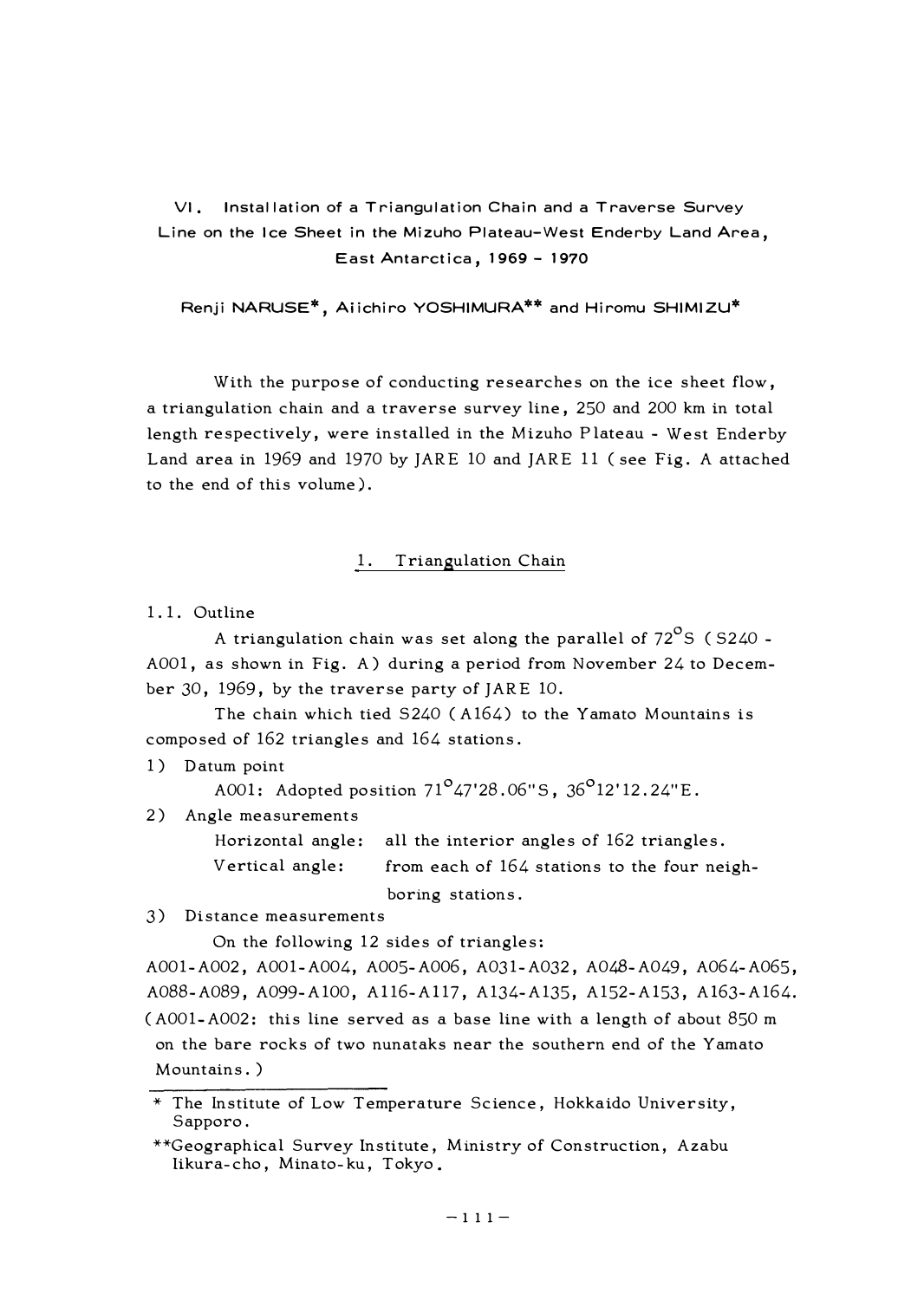#### **4) Azimuth observations**

**At the following 9 stations by solar observation: AOOl ( to A002), A025 ( to A024), A049 ( to A048), A065 ( to A064), A089 (to A088), A117 (to A116), Al35 (to A134), Al53 (to A154), A164 ( to A163).** 

**1. 2. Met hod of survey** 

**The method of survey is based on the standard operation procedure for the fourth order triangulation of Japan.** 

**1) Observers** 

**Hisao Ando, Masaru Yoshida, Kunio Omoto, Renji Naruse and Yutaka Ageta.** 

#### **2) Observations**

**( a) Angle measurements with a Wild T2 theodolite:** 

**Horizontal angle two pairs of observations at the graduated circle of 0** ° **and 90**° **.** 

**Vertical angle one pair of observations.** 

- **( b) Distance measurements with an Electrotape instrument ( Cubic DM-20): one pair of measurements alternating the lnterrogater and the Responder.**
- **( c) Measurements of air temperature and air pressure: ( for the correction of Electrotape data).**
- **3) Limits of error allowed** 
	- **( a) Observed differential: 15"**
	- **( b) Double angle difference: 25"**
	- **( c) Vertical angle constant difference: 20"**
	- **( d) Closure error of a triangle: 20"**
	- **( e) Distance difference between two measurements:**

about  $2 + D/(2 \times 10^5)$  cm.

where  $D =$  observed distance (cm).

**4) Procedure of survey** 

**The field party was split into four groups, each with a theodolite and a tripod target about 3 m in height. Each group carried out operations at each station by the following procedure:** 

- **(a) Selecting a station.**
- **( b) Setting the tripod target.**
- **( c) Plumbing a point on the snow surface from the center of the target.**
- **( d) Setting a theodolite exactly on the center point.**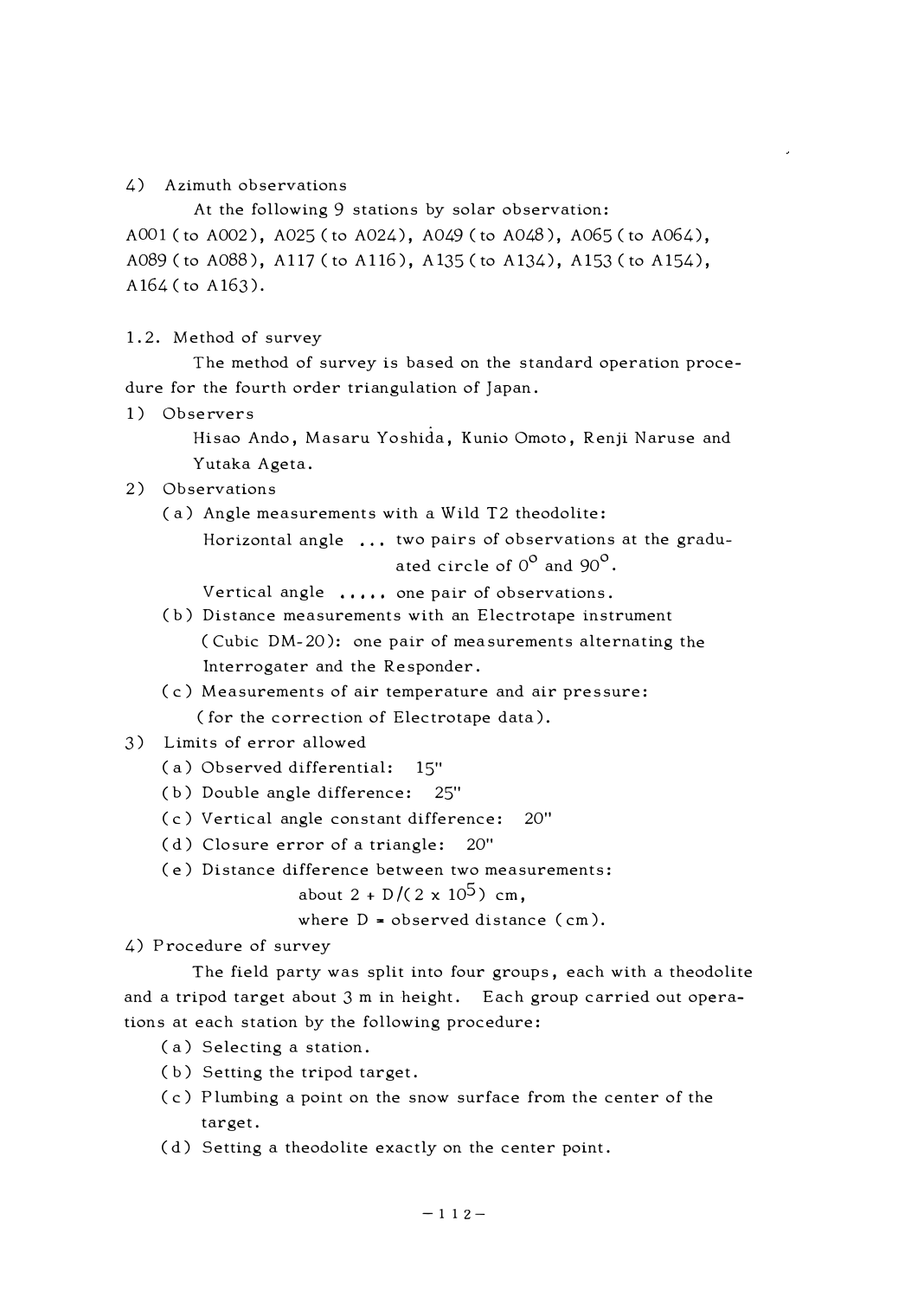- ( e) Measuring the horizontal and the vertical angles of neighboring targets.
- ( f ) Setting a metal pole ( 3 m in length) or a bamboo stake ( about 2. 5 m in length) exactly at the center point.
- ( g) Moving to the next new station, where the same procedure is repeated ( see Fig. VI-1 ).



Fig. VI-1. Procedures of the triangulation survey. Subsequently to angle measurements each group moves from A to A', B to B', C to C' and D to D' .

Distance measurements and azimuth observations were made for every 10 to 15 triangles to correct the accumulation of errors. The length of every side of triangles was approximately calculated during the survey to find any sizable error.

1. 3. Computation of elevation and location

#### 1) General

Reference ellipsoid: Bessel's Ellipsoid. (Radius of equator: 6377397 m, flattening: 1/299.15) Projection: Gauss-Krüger projection.

Computer: NEAC-2206 located at the Geographical Survey Institute.

2) Computation of elevation

The elevation of each station was calculated by the following equation:

 $\Delta h = S \cdot \tan \frac{1}{2}(\alpha_1 - \alpha_2) + \frac{1}{2}(i_1 + f_1) - \frac{1}{2}(i_2 + f_2),$ 

where, Ih is the relative elevation between two stations, S the distance between two stations,  $\alpha$  the altitude angle, i the height of the instrument, and f the height of the tripod target. Suffix 1 or 2 denotes that of station 1 or 2 ( see Fig. VI-2).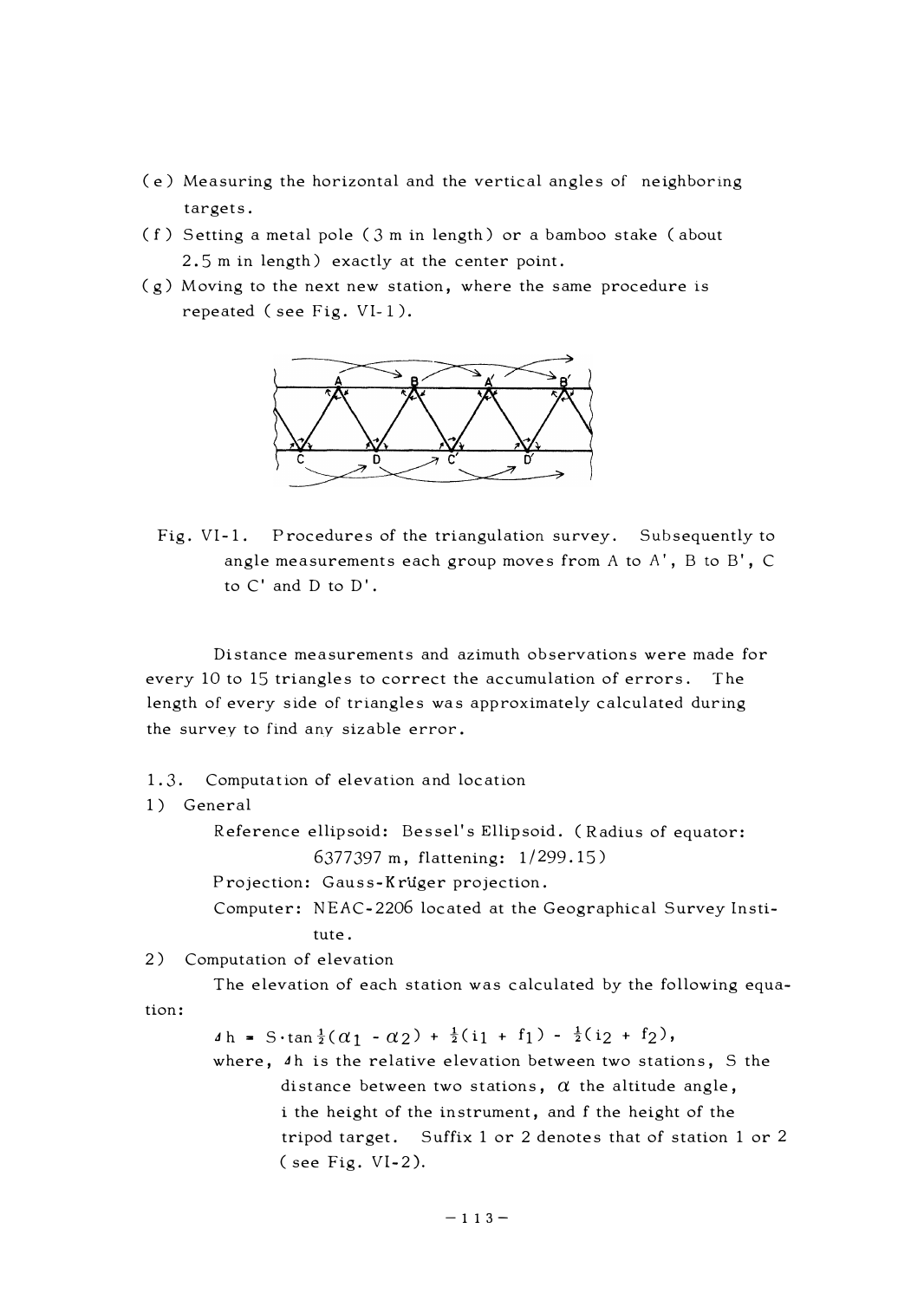

**Fig. VI-2. A schema indicating the way of measuring the altitude angle.** 

**Possible errors resulting from refraction by air or the curvature of the earth can be counterbalanced, as a measurement is made from one station to the next station and another measurement in the opposite direction between the two stations.** 

**3) Correction of Electrotape data** 

**(a) Meteorological correction.** 

 $D = D_0 + D_0 (320 - 4) \times 10^{6}$ 

where, 
$$
d = (n - 1) \cdot 10^6 \approx \frac{103.49}{T} \cdot P
$$
,

where, D<sub>o</sub> is observed distance, n the index of refraction by air, **T the air temperature ( °K), and P the air pressure (mmHg).** 

**The effect of vapour pressure on the measurement is considered to be negligible as the vapour pressure is low due to low temperature.** 

**( b) Slope correction.** 

 $d = D \cdot \cos \alpha$ ,

**where, d is the horizontal distance, D the slope distance, and**   $\alpha$  the altitude angle (see Fig. VI-3).

**( c) Sea level correction.** 

 $S = d \cdot (1 - h/R),$ 

where, S is the distance on the sea level,  $h = (h_1 + h_2)/2$  (mean **elevation above the sea level of two stations), and R the radius of curvature of the earth ( see Fig. VI-4).**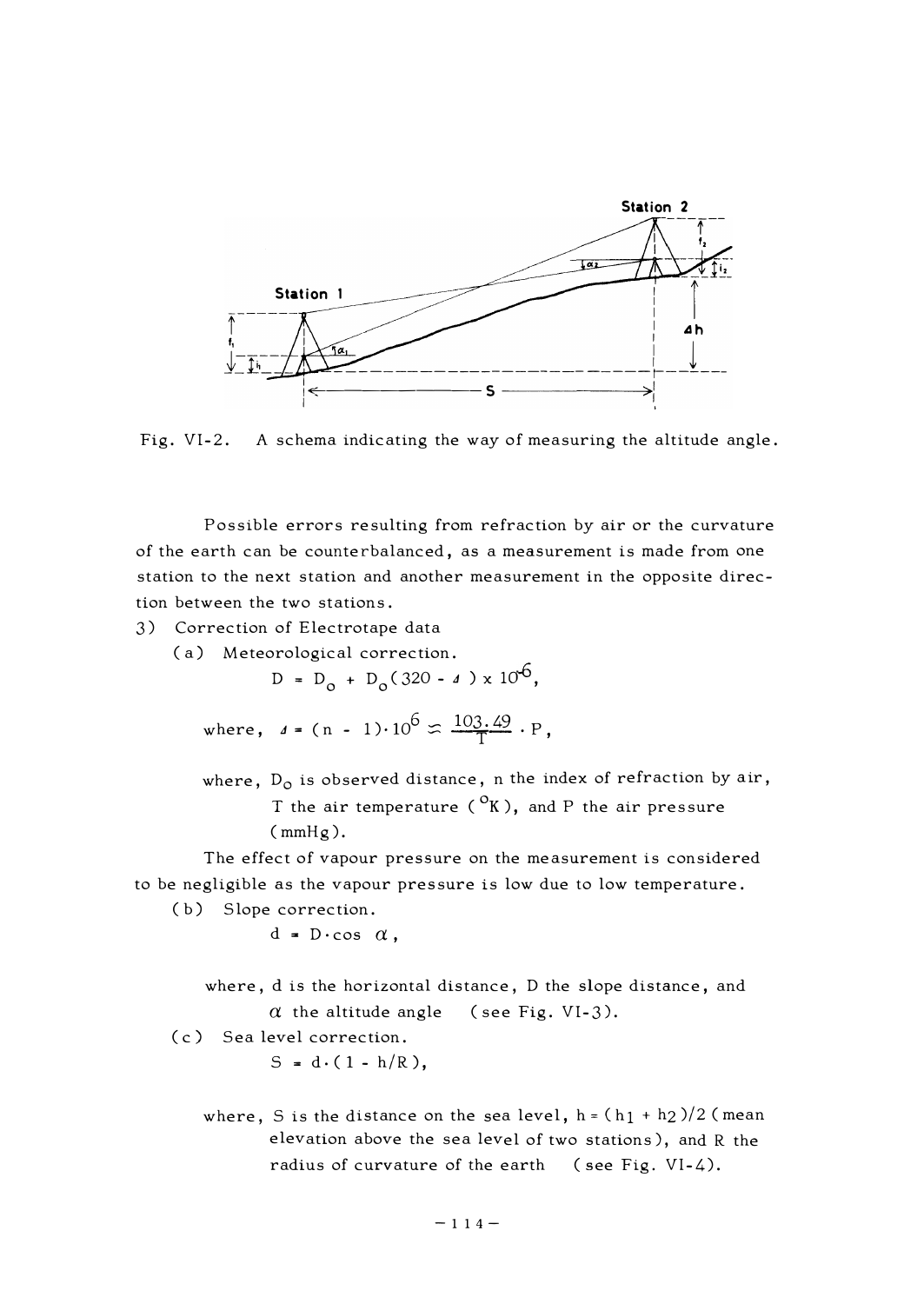



Fig. VI-3. Slope correction in Fig. VI-4. Sea level correction the measured distance. in the measured distance.

4) Computation of net adjustment

The triangulation chain ( as shown in Fig. VI-5) was divided into five blocks ( see Table VI-2). In each block, computation of net adjustment was made by the least squares method from the observation equation, whose unknown factor was the correction term to approximate values of ( X, Y) coordinates of an unknown station.

At the first block, calculations were made from the following input data:

- ( a) (X, Y) coordinates of the datum point AOOl as (0.000 m, 0.000 m).
- (b) Approximate  $(X, Y)$  coordinates of unknown stations as  $(X'_i, Y'_i)$ .
- (c) Distances  $S_1$ ,  $S_2$  of the beginning and the final side of the block.
- (d) Direction angles  $T_1$ ,  $T_2$  at the beginning and the final side of the block.
- ( e) Observed horizontal angles at each station ( see Fig. VI-6).

At the second block, the same calculations were made on the condition that the last stations C and D in the first block were the given points. On the third to the fifth blocks, calculations were made in the same way.

#### 1. 4, Results of computation

Elevation H and coordinates  $(X, Y)$  of all stations are tabulated in Table VI-1, where it is supposed  $H = 0.00 m$ ,  $X = 0.000 m$ ,  $Y = 0.000$ m at the datum point AOOl. The direction of X coordinate is geographical north and that of Y is east.

**- 1 1 5 -**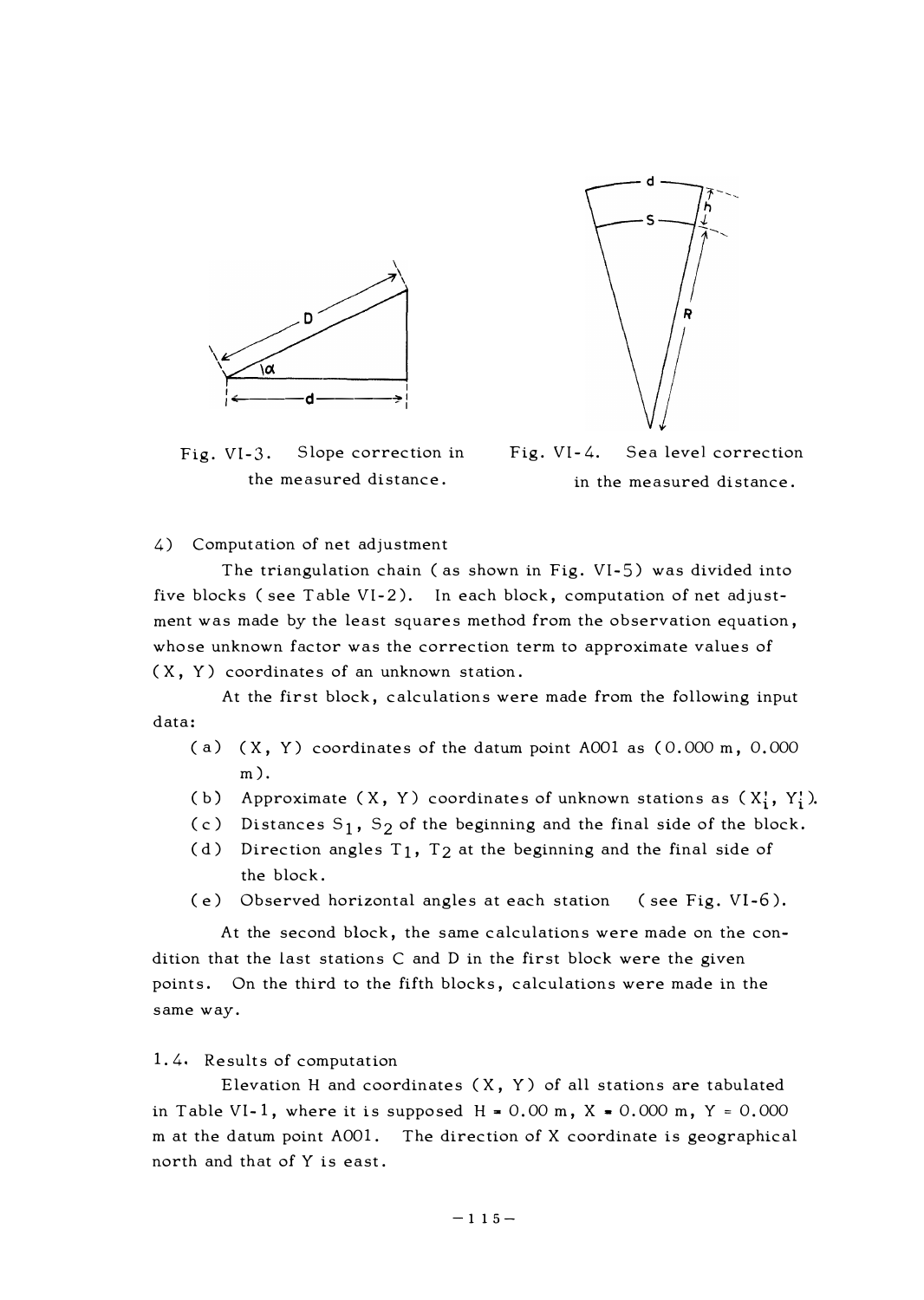

Fig. VI-5-1. The triangulation chain installed from S240 (72 $^{\sf o}$ 00'08"S, 43° 09'5l"E) to AOOl (71° 47'28.06"5, 36° 12'12.24"E).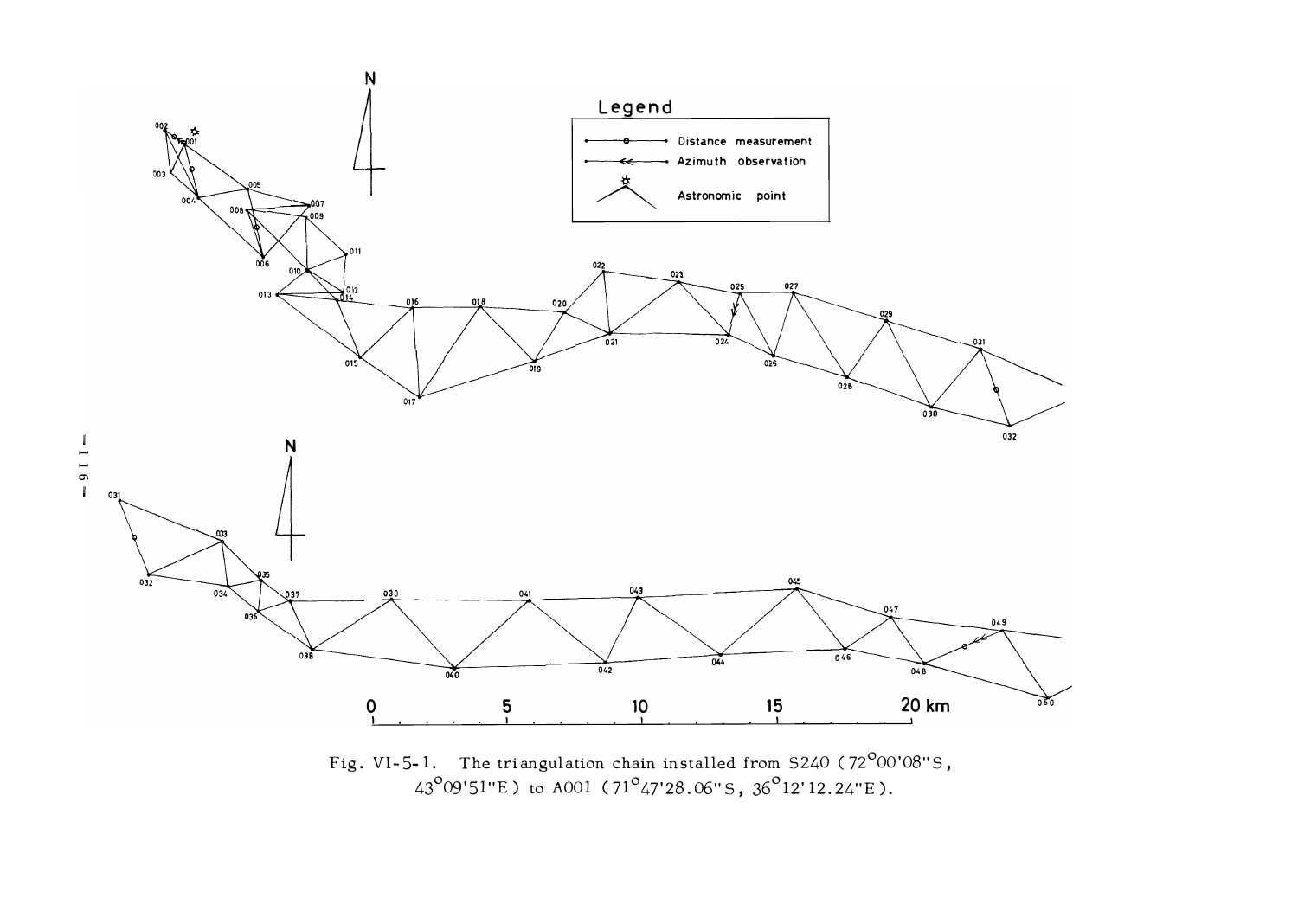



 $\frac{1}{1}$ - 1 1 7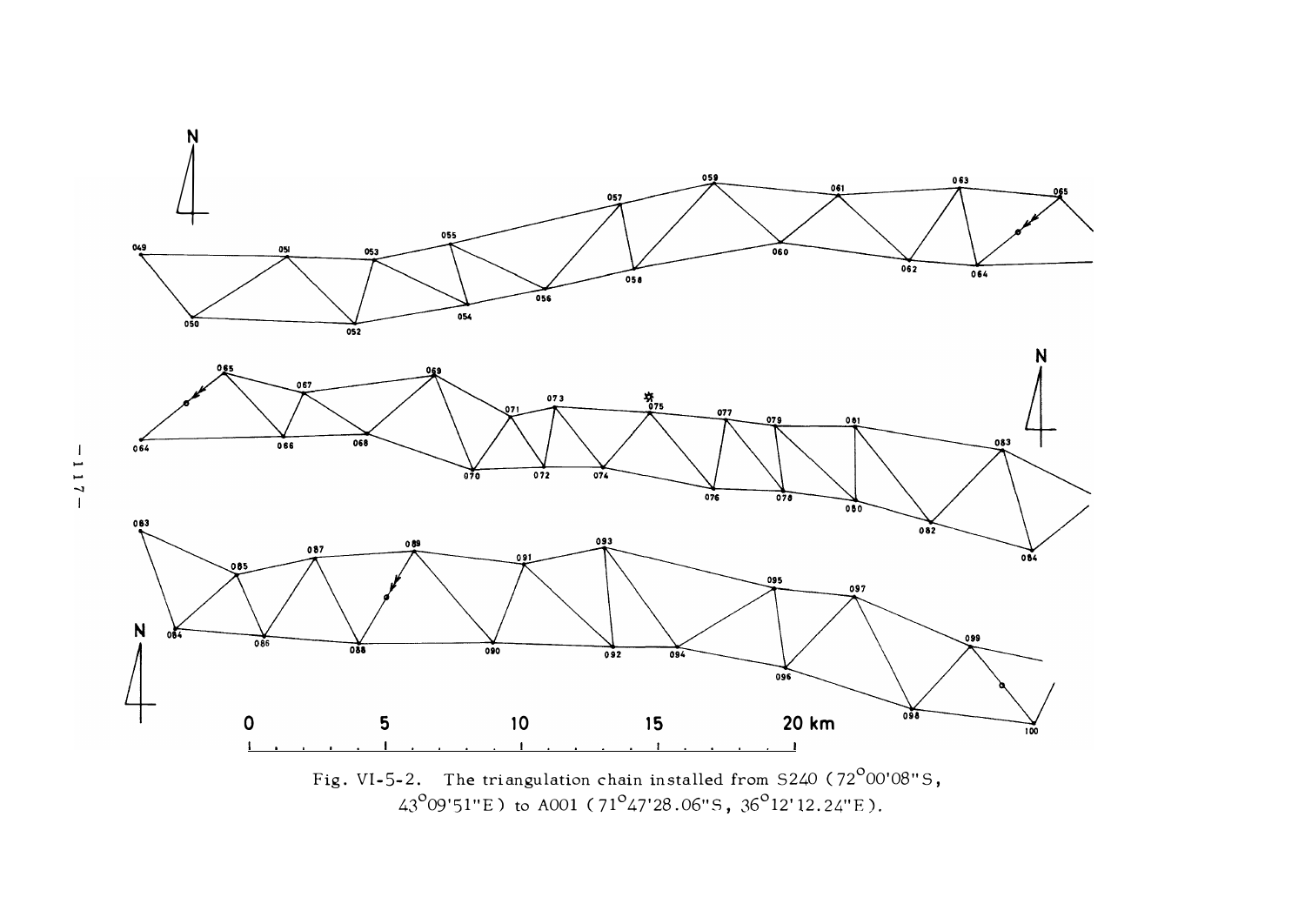

Fig VI-5-3. The triangulation chain installed from S240 (72<sup>°</sup>00'08"S,<br>43<sup>°</sup>09'51"E) to A001 (71<sup>°</sup>47'28.06'S, 36<sup>°</sup>12'12.24"E).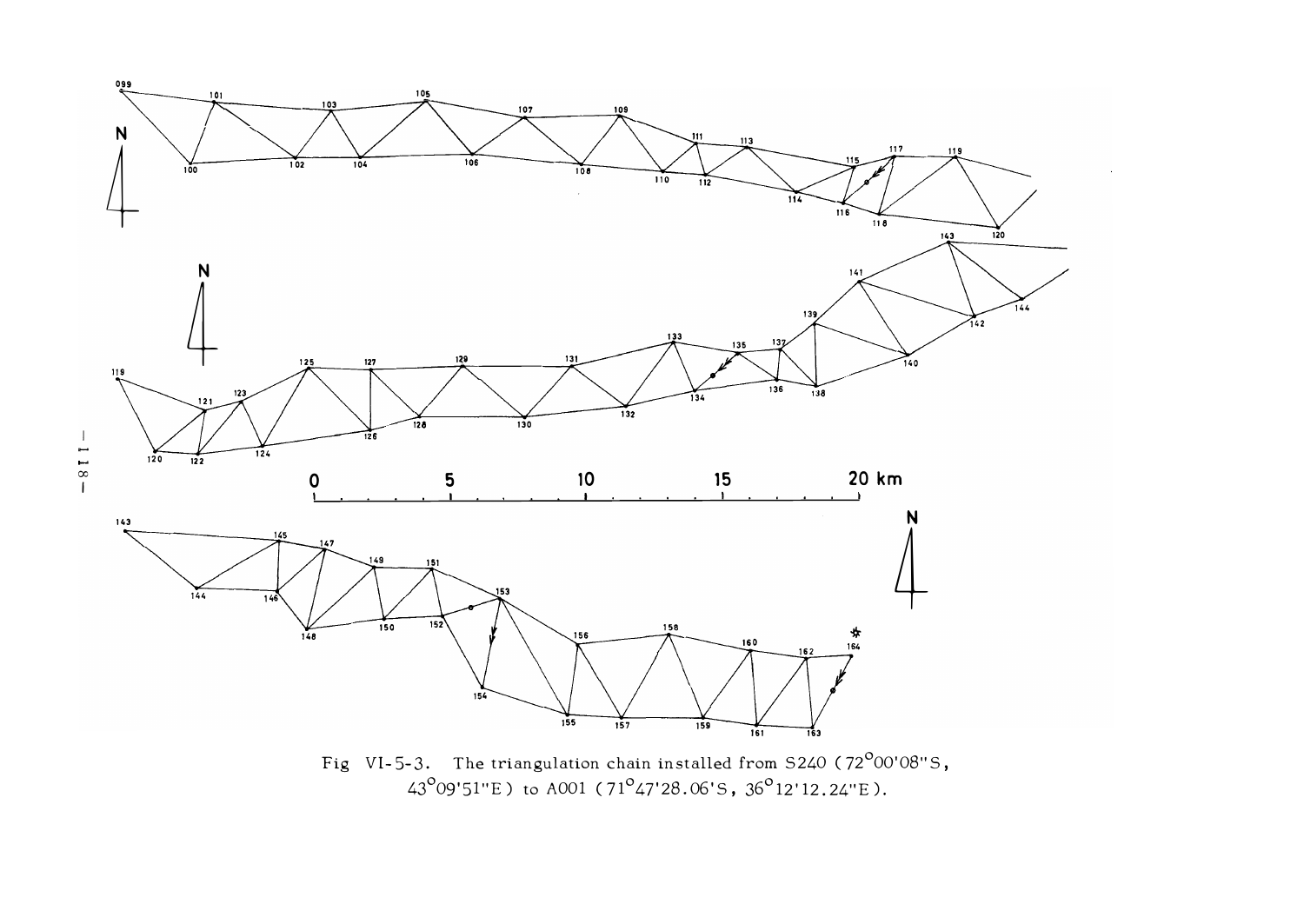| Station | H                      | X                       | Y                              | $M_{\chi}$ | $M_{\rm Y}$ |
|---------|------------------------|-------------------------|--------------------------------|------------|-------------|
| A001    | $\overline{m}$<br>0.00 | $\overline{m}$<br>0.000 | $\overline{\text{m}}$<br>0.000 |            |             |
| 002     | 25.43                  | 503.358<br>÷            | 681.665                        | m<br>0.034 | m<br>0.046  |
| 003     | 3.46                   | 1068.955                | 530.229                        | 0.042      | 0.029       |
| 004     | 14.88                  | 2035.431                | $+532.506$                     | 0.013      | 0.048       |
| 005     | 27.33                  | 1728.916                | 2327.617                       | 0.055      | 0.080       |
| 006     | 63.70                  | 4289.829                | 2922.476                       | 0.171      | 0.148       |
| 007     | 40.06                  | 2364.402                | 4668.187                       | 0.119      | 0.233       |
| 008     | 32.27                  | 2448.305                | 2292.892                       | 0.093      | 0.115       |
| 009     | 41.85                  | 2762.023                | 4472.764                       | 0.131      | 0.225       |
| 010     | 84.19                  | 4714.187                | 4484.859                       | 0.222      | 0.239       |
| 011     | 79.83                  | 4182.489                | 5983.933                       | 0.216      | 0.332       |
| 012     | 96.76                  | 5535.015                | 5788.389                       | 0.292      | 0.329       |
| 013     | 82.23                  | 5578.184                | 3323.016                       | 0.271      | 0.229       |
| 014     | 96.46                  | 5840.213                | 5635.192                       | 0.312      | 0.322       |
| 015     | 99.15                  | 7963.741                | 6429.728                       | 0.467      | 0.393       |
| 016     | 116.12                 | 6178.690                | 8414.401                       | 0.377      | 0.519       |
| 017     | 121.79                 | 9505.427                | 8558.369                       | 0.605      | 0.556       |
| 018     | 122.73                 | 6218.426                | 10894.832                      | 0.425      | 0.735       |
| 019     | 133.37                 | 8235.434                | 12893.962                      | 0.555      | 0.906       |
| 020     | 133.90                 | 6407.225                | 14036.497                      | 0.492      | 0.992       |
| 021     | 137.59                 | 7212.292                | 15708.881                      | 0.540      | 1.103       |
| 022     | 121.16                 | 4936.172                | 15497.034                      | 0.508      | 1.086       |
| 023     | 127.92                 | 5298.035                | 18291.348                      | 0.544      | 1.264       |
| 024     | 128.40                 | 7304.559                | 20177.365                      | 0.579      | 1.369       |
| 025     | 123.21                 | 5792.569                | 20585.292                      | 0.562      | 1.387       |
| 026     | 140.73                 | 8094.175                | 21891.593                      | 0.597      | 1.432       |
| 027     | 121.90                 | $-5822.683$             | 22545.534                      | 0.576      | 1.459       |
| 028     | 143.23                 | $-8891.166$             | 24589.800                      | 0.627      | 1.525       |
| 029     | 140.45                 | $-6866.809$             | 25968.118                      | 0.622      | 1.565       |
| 030     | 160.18                 | $-10017.985$            | 27613.775                      | 0.667      | 1.585       |
| 031     | 156.24                 | 7879.812                | 29429.613                      | 0.688      | 1.608       |
| 032     | 159.57                 | $-10670.176$            | 30503.254                      | 0.710      | 1.595       |
| 033     | 155.06                 | $-9497.972$             | 33256.439                      | 0.075      | 0.112       |
| 034     | 168.48                 | $-11182.445$            | 33462.558                      | 0.073      | 0.130       |
| 035     | 167.21                 | - 10973.776             | 34662.975                      | 0.091      | 0.175       |

**Table VI-**<sup>1</sup>**. ( X, Y) coordinates and relative elevations of all stations in the Triangulation Chain.**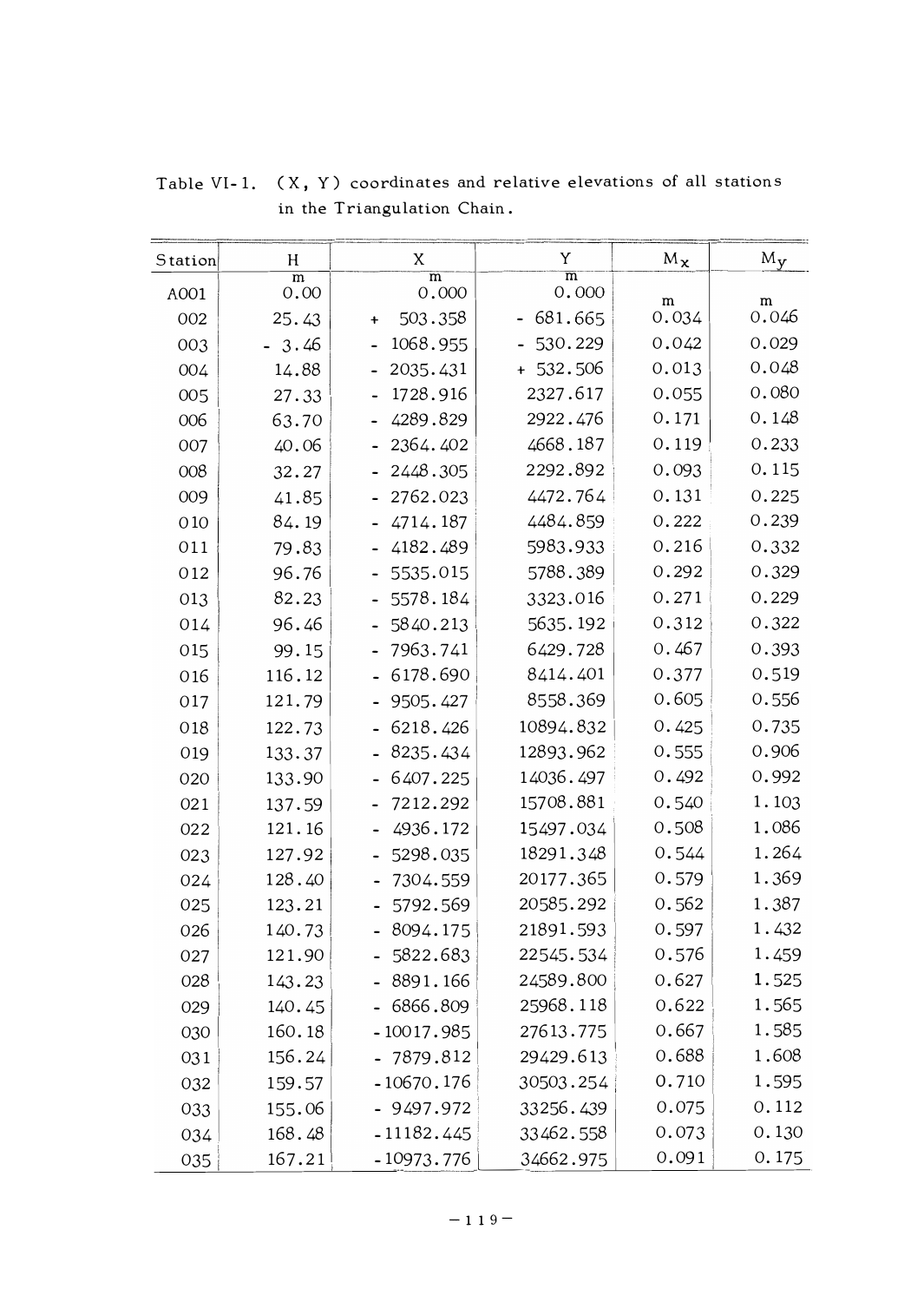| Station | H           | X                 | Y              | $M_{\chi}$ | $M_{y}$    |
|---------|-------------|-------------------|----------------|------------|------------|
| A036    | m<br>176.91 | m<br>$-12078.602$ | m<br>34524.659 | m<br>0.127 | m<br>0.178 |
| 037     | 171.70      | $-11719.017$      | 35672.948      | 0.128      | 0.235      |
| 038     | 175.97      | $-13528.496$      | 36446.364      | 0.236      | 0.294      |
| 039     | 164.50      | $-11769.501$      | 39432.954      | 0.214      | 0.506      |
| 040     | 171.47      | $-14336.380$      | 41657.630      | 0.360      | 0.685      |
| 041     | 156.83      | $-11932.376$      | 44441.651      | 0.338      | 0.899      |
| 042     | 159.45      | $-14268.590$      | 47196.389      | 0.457      | 1.109      |
| 043     | 149.87      | $-11881.809$      | 48401.482      | 0.427      | 1.197      |
| 044     | 156.87      | $-14114.405$      | 51411.749      | 0.529      | 1.404      |
| 045     | 144.11      | $-11737.317$      | 54256.788      | 0.540      | 1.579      |
| 046     | 154.30      | $-13947.024$      | 55991.087      | 0.596      | 1.668      |
| 047     | 155.17      | $-12837.757$      | 57666.107      | 0.599      | 1.733      |
| 048     | 160.29      | $-14633.189$      | 58877.107      | 0.639      | 1.755      |
| 049     | 157.56      | $-13491.231$      | 61794.252      | 0.639      | 1.755      |
| 050     | 168.09      | $-15989.208$      | 63438.094      | 0.677      | 1.749      |
| 051     | 160.26      | $-14192.377$      | 67092.434      | 0.682      | 1.774      |
| 052     | 171.41      | $-16891.053$      | 69327.093      | 0.743      | 1.791      |
| 053     | 155.37      | - 14644.946       | 70233.317      | 0.715      | 1.812      |
| 054     | 162.34      | - 16607.887       | 73468.521      | 0.778      | 1.873      |
| 055     | 150.50      | $-14362.249$      | 73037.079      | 0.741      | 1.871      |
| 056     | 159.07      | $-16328.612$      | 76263.743      | 0.803      | 1.953      |
| 057     | 144.58      | $-13575.649$      | 79329.252      | 0.818      | 2.059      |
| 058     | 153.77      | $-16004.732$      | 79544.843      | 0.835      | 2.059      |
| 059     | 138.05      | $-13242.395$      | 82758.194      | 0.863      | 2.174      |
| 060     | 150.33      | - 15565.927       | 84918.140      | 0.893      | 2.239      |
| 061     | 143.18      | - 14065.657       | 87196.459      | 0.913      | 2.298      |
| 062     | 151.77      | $-16653.079$      | 89573.978      | 0.953      | 2.325      |
| 063     | 133.22      | $-14165.927$      | 91550.938      | 0.955      | 2.347      |
| 064     | 154.44      | $-17063.781$      | 91934.287      | 0.974      | 2.344      |
| 065     | 129.82      | $-14903.097$      | 95169.320      | 0.974      | 2.344      |
| 066     | 169.38      | $-17378.463$      | 97195.298      | 0.103      | 0.093      |
| 067     | 149.81      | $-15881.028$      | 97994.825      | 0.079      | [0.119]    |
| 068     | 168.28      | $-17572.235$      | 100279.645     | 0.154      | 0.224      |
| 069     | 152.28      | $-15641.836$      | 102873.804     | 0.183      | 0.362      |
| 070     | 177.09      | $-19178.873$      | 104033.796     | 0.280      | 0.436      |
| 071     | 163.01      | $-17354.733$      | 105486.547     | 0.251      | 0.516      |
| 072     | 176.42      | $-19321.943$      | 106567.600     | 0.324      | 0.580      |
| 073     | 159.92      | $-17171.100$      | 107106.361     | 0.284      | 0.608      |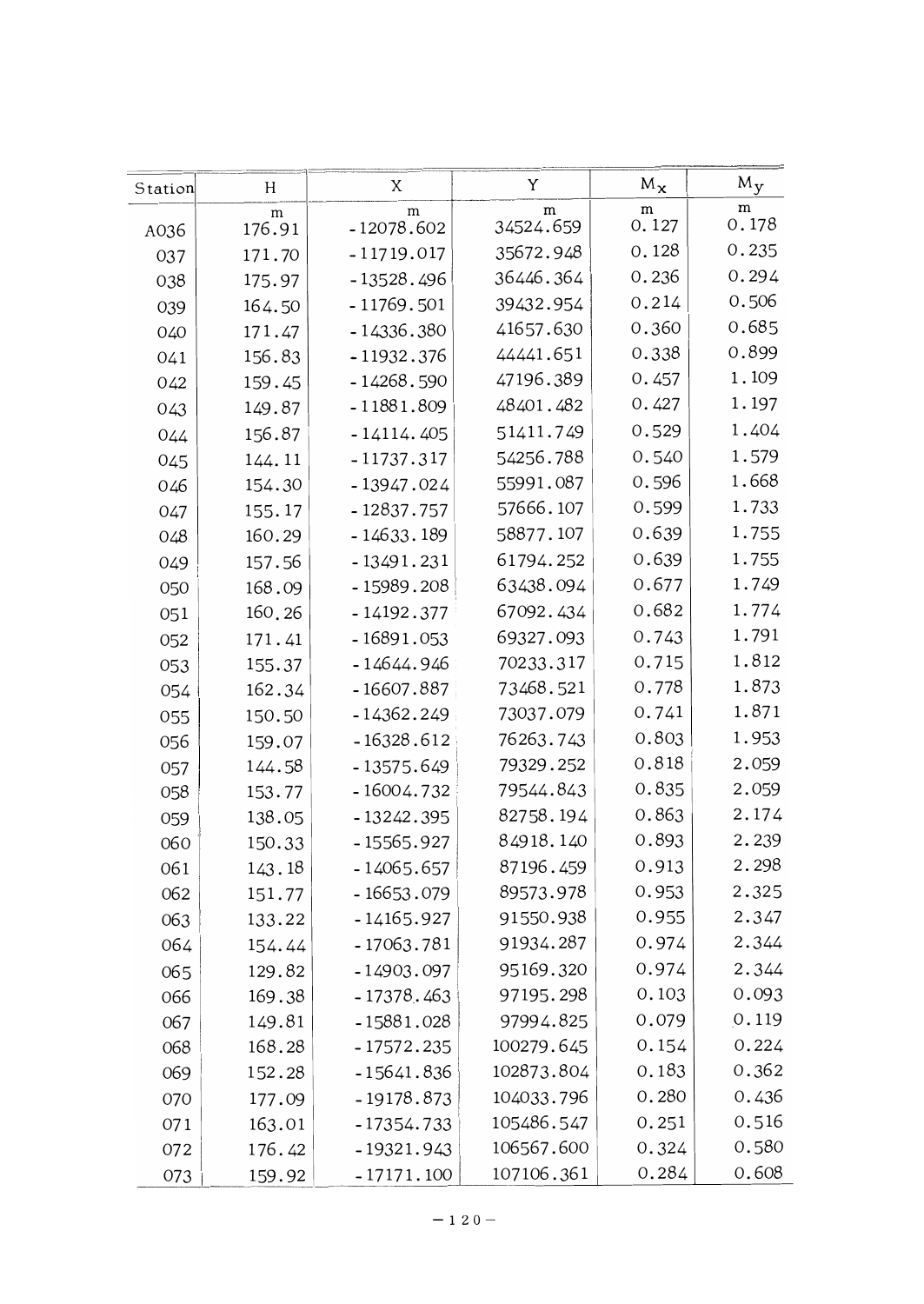| Station | H         | X            | Y          | $M_{\chi}$ | $M_{V}$ |
|---------|-----------|--------------|------------|------------|---------|
|         | ${\bf m}$ | m            | m          | ${\bf m}$  | m       |
| A074    | 166.51    | $-19463.526$ | 108732.605 | 0.365      | 0.704   |
| 075     | 158.09    | $-17572.460$ | 110542.313 | 0.364      | 0.800   |
| 076     | 171.79    | $-20470.104$ | 112711.824 | 0.466      | 0.919   |
| 077     | 163.82    | $-18022.230$ | 113261.900 | 0.429      | 0.943   |
| 078     | 179.49    | $-20693.979$ | 115146.852 | 0.516      | 1.043   |
| 079     | 169.52    | $-18326.920$ | 114956.093 | 0.468      | 1.033   |
| 080     | 185.86    | $-21188.813$ | 117751.593 | 0.576      | 1.164   |
| 081     | 166.00    | $-18496.733$ | 117850.478 | 0.528      | 1.169   |
| 082     | 190.63    | $-22095.295$ | 120447.319 | 0.644      | 1.273   |
| 083     | 176.10    | $-19578.744$ | 123213.304 | 0.647      | 1.374   |
| 084     | 194.26    | $-23292.706$ | 124154.265 | 0.724      | 1.403   |
| 085     | 189.81    | $-21505.132$ | 126587.246 | 0.730      | 1.471   |
| 086     | 196.39    | $-23893.346$ | 127401.842 | 0.769      | 1.479   |
| 087     | 181.45    | $-21244.524$ | 129493.162 | 0.768      | 1.503   |
| 088     | 195.58    | $-24472.368$ | 130766.327 | 0.796      | 1.503   |
| 089     | 173.38    | $-21314.532$ | 133021.725 | 0.796      | 1.503   |
| 090     | 191.52    | $-24628.629$ | 135942.134 | 0.825      | 1.498   |
| 091     | 171.74    | $-21801.983$ | 137027.533 | 0.820      | 1.504   |
| 092     | 205.65    | $-24782.403$ | 140260.115 | 0.856      | 1.508   |
| 093     | 162.86    | $-21232.578$ | 139961.455 | 0.842      | 1.515   |
| 094     | 202.95    | $-24886.554$ | 142622.856 | 0.879      | 1.524   |
| 095     | 199.20    | $-22749.756$ | 146159.059 | 0.914      | 1.553   |
| 096     | 207.55    | $-25661.147$ | 146550.786 | 0.929      | 1.554   |
| 097     | 199.39    | $-23159.151$ | 149097.413 | 0.960      | 1.577   |
| 098     | 221.12    | $-27262.291$ | 151154.091 | 1.010      | 1.596   |
| 099     | 208.58    | $-25019.281$ | 153266.743 | 1.046      | 1.608   |
| 100     | 225.27    | $-27916.820$ | 155589.659 | 1.100      | 1.607   |
| 101     | 214.99    | $-25755.600$ | 156645.165 | 0.085      | 0.057   |
| 102     | 222.89    | $-28068.001$ | 159369.940 | 0.102      | 0.203   |
| 103     | 218.89    | $-26547.078$ | 160846.558 | 0.154      | 0.263   |
| 104     | 227.87    | $-28351.366$ | 161755.991 | 0.160      | 0.330   |
| 105     | 224.90    | $-26633.542$ | 164291.473 | 0.234      | 0.492   |
| 106     | 229.09    | $-28765.092$ | 165833.333 | 0.273      | 0.615   |
| 107     | 226.71    | $-27697.786$ | 167840.762 | 0.309      | 0.754   |
| 108     | 238.21    | $-29621.106$ | 169676.963 | 0.399      | 0.888   |
| 109     | 231.32    | $-27981.271$ | 171271.626 | 0.399      | 0.996   |
| 110     | 244.69    | $-30230.368$ | 172536.315 | 0.490      | 1.091   |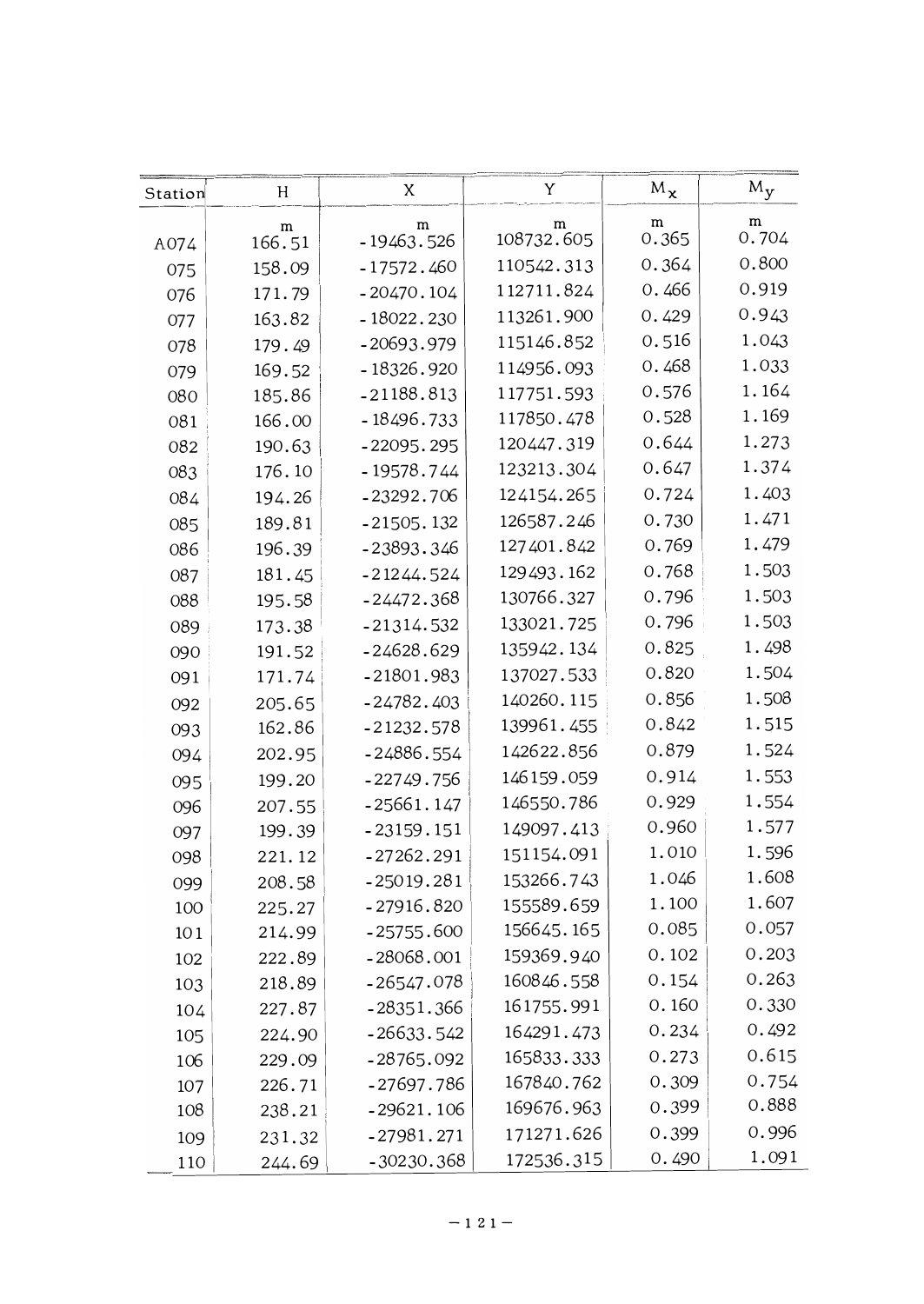| Station | H      | X            | Y          | $M_{\chi}$ | $M_{y}$ |
|---------|--------|--------------|------------|------------|---------|
|         | m      | m            | m          | m          | m       |
| A111    | 244.76 | $-29375.205$ | 173832.703 | 0.487      | 1.173   |
| 112     | 250.31 | $-30552.146$ | 173972.016 | 0.530      | 1.181   |
| 113     | 243.80 | $-29777.018$ | 175642.586 | 0.534      | 1.271   |
| 114     | 257.46 | $-31658.351$ | 177077.857 | 0.614      | 1.327   |
| 115     | 252.89 | $-31120.378$ | 179342.928 | 0.632      | 1.364   |
| 116     | 266.77 | $-32438.492$ | 178652.247 | 0.648      | 1.350   |
| 117     | 257.15 | $-31110.586$ | 180832.661 | 0.648      | 1.350   |
| 118     | 273.54 | $-33053.759$ | 179847.769 | 0.651      | 1.346   |
| 119     | 249.67 | $-31505.737$ | 183036.737 | 0.664      | 1.356   |
| 120     | 282.58 | $-34292.327$ | 184110.435 | 0.695      | 1.354   |
| 121     | 275.54 | $-32984.953$ | 186080.672 | 0.701      | 1.369   |
| 122     | 287.59 | $-34526.291$ | 185663.944 | 0.713      | 1.363   |
| 123     | 275.44 | $-32770.120$ | 187451.306 | 0.714      | 1.385   |
| 124     | 278.93 | $-34470.914$ | 188042.192 | 0.735      | 1.388   |
| 125     | 278.57 | $-31803.365$ | 190058.975 | 0.745      | 1.430   |
| 126     | 290.78 | $-34288.674$ | 192030.451 | 0.781      | 1.468   |
| 127     | 281.15 | $-32114.136$ | 192268.604 | 0.770      | 1.482   |
| 128     | 279.30 | $-34023.416$ | 193850.945 | 0.801      | 1.520   |
| 129     | 267.00 | $-32300.565$ | 195711.428 | 0.812      | 1.580   |
| 130     | 272.81 | -34465.886   | 197768.128 | 0.856      | 1.636   |
| 131     | 265.54 | $-32832.410$ | 199683.872 | 0.864      | 1.694   |
| 132     | 264.13 | $-34533.571$ | 201479.703 | 0.898      | 1.725   |
| 133     | 259.60 | $-32420.546$ | 203473.243 | 0.902      | 1.761   |
| 134     | 256.16 | $-34215.398$ | 203998.318 | 0.914      | 1.762   |
| 135     | 254.72 | $-33054.934$ | 205803.493 | 0.914      | 1.762   |
| 136     | 254.71 | $-34201.683$ | 207096.993 | 0.060      | 0.057   |
| 137     | 255.34 | $-33152.277$ | 207382.466 | 0.046      | 0.068   |
| 138     | 244.95 | $-34681.000$ | 208439.753 | 0.101      | 0.110   |
| 139     | 249.43 | $-32422.190$ | 208700.502 | 0.090      | 0.130   |
| 140     | 266.32 | $-34104.351$ | 211932.856 | 0.164      | 0.276   |
| 141     | 245.80 | $-31157.735$ | 210554.185 | 0.163      | 0.228   |
| 142     | 280.29 | $-33031.673$ | 214532.188 | 0.218      | 0.412   |
| 143     | 237.44 | $-30200.941$ | 213896.516 | 0.246      | 0.399   |
| 144     | 281.81 | $-32618.314$ | 216303.484 | 0.256      | 0.502   |
| 145     | 272.68 | $-31208.123$ | 219521.625 | 0.328      | 0.627   |
| 146     | 290.74 | $-32974.078$ | 219283.853 | 0.320      | 0.616   |
| 147     | 281.80 | $-31623.930$ | 221175.916 | 0.355      | 0.670   |
| 148     | 299.50 | -34429.926   | 220205.224 | 0.355      | 0.638   |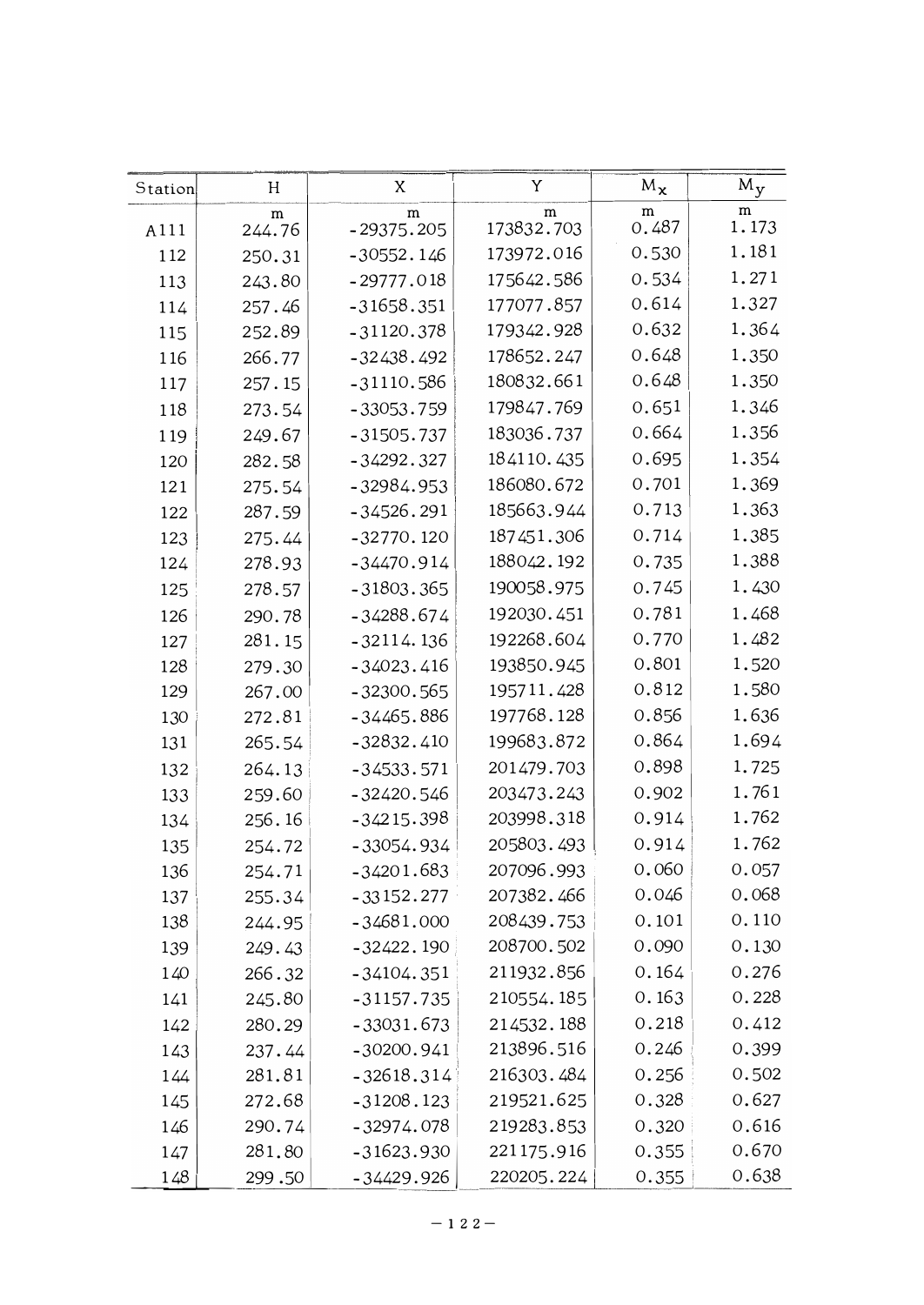| Station | H           | Χ                 | Y               | $M_{\rm X}$ | $M_{y}$    |
|---------|-------------|-------------------|-----------------|-------------|------------|
| A149    | m<br>287.48 | m<br>$-32470.653$ | m<br>222857.665 | m<br>0.380  | m<br>0.718 |
| 150     | 295.12      | $-34322.547$      | 223011.469      | 0.389       | 0.721      |
| 151     | 280.96      | $-32709.410$      | 224923.488      | 0.405       | 0.755      |
| 152     | 290.09      | $-34538.637$      | 225097.222      | 0.409       | 0.760      |
| 153     | 278.72      | $-34152.722$      | 227213.761      | 0.421       | 0.759      |
| 154     | 307.07      | $-37261.887$      | 226188.082      | 0.442       | 0.760      |
| 155     | 318.92      | $-38662.454$      | 229214.759      | 0.462       | 0.762      |
| 156     | 289.60      | $-36168.331$      | 229814.860      | 0.452       | 0.760      |
| 157     | 313.55      | $-38959.092$      | 231073.200      | 0.472       | 0.763      |
| 158     | 286.39      | -36119.744        | 233139.533      | 0.472       | 0.768      |
| 159     | 332.02      | $-39269.006$      | 234022.180      | 0.488       | 0.772      |
| 160     | 310.74      | $-37044.140$      | 236039.483      | 0.491       | 0.778      |
| 161     | 344.75      | -39682.786        | 235954.130      | 0.499       | 0.779      |
| 162     | 331.31      | -37407.786        | 237978.351      | 0.501       | 0.784      |
| 163     | 350.16      | -39894.685        | 237967.173      | 0.507       | 0.784      |
| 164     | 337.20      | $-37426.102$      | 239617.415      | 0.507       | 0.784      |



Fig. VI-6. Computation of a net adjustment in each block.

1.5. Accuracy

Standard errors of  $(X, Y)$  coordinates,  $M_X$  and  $M_Y$  (see Fig. VI-7), were calculated in each block separately. They are tabulated also in Table VI-1. The maximum standard error in each block is shown in Table VI-2.

The error in position of the farthest station from the datum point is estimated to be within 10 m.

Errors in elevation were calculated in accordance with the law of propagation of error.

The standard error of unit weight in the angle measurement is 4. 68".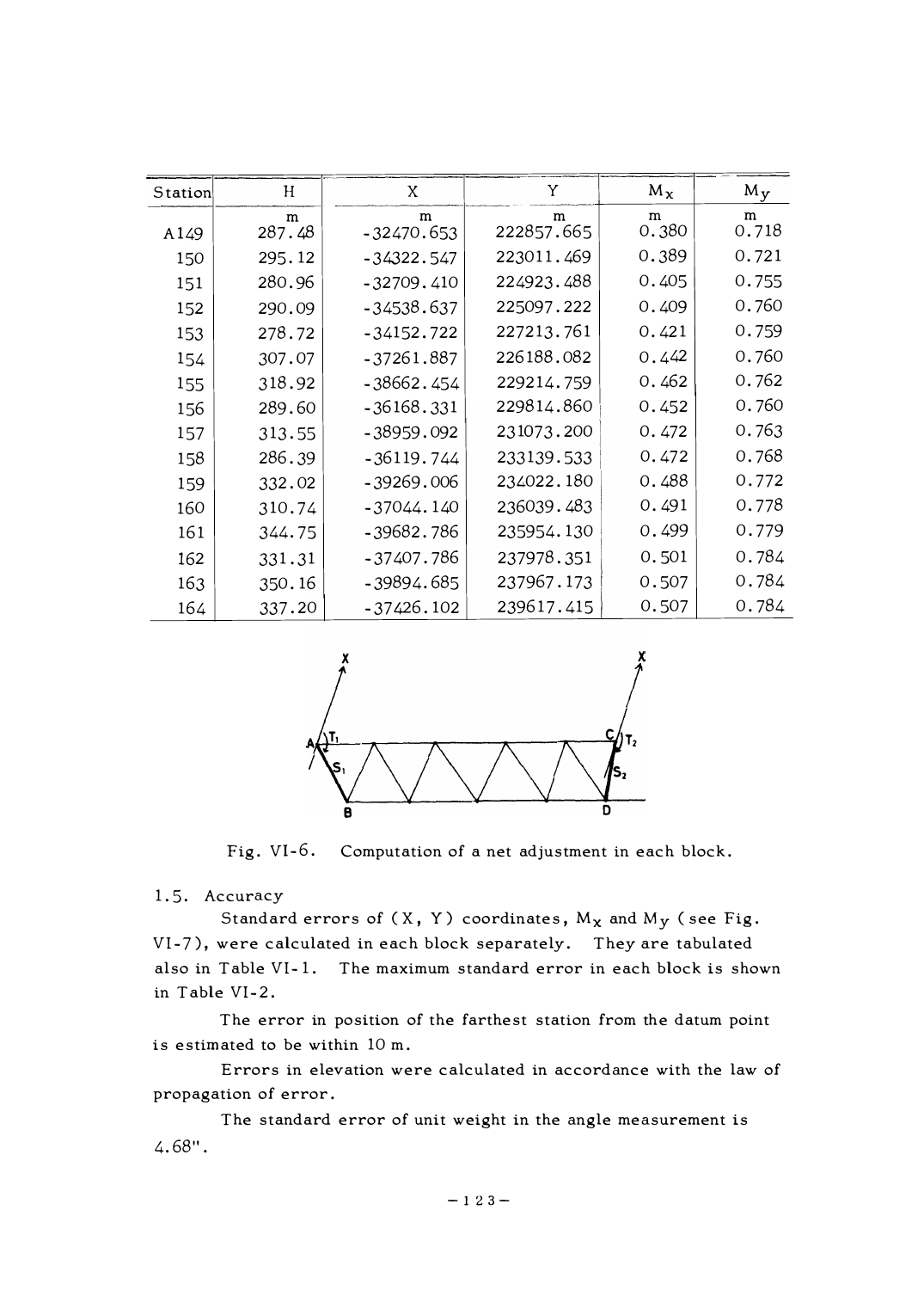

Fig. Vl-7. A schema showing an error in position.

| Block number | Station       | $M_{x}$         | $M_{\rm V}$     |
|--------------|---------------|-----------------|-----------------|
|              | A001 - A032   | $0.7 \text{ m}$ | $1.6 \text{ m}$ |
| Н            | $A033 - A065$ | 1.0             | 2.3             |
| $_{\rm III}$ | A066 - A100   | 1.1             | 1.6             |
| 1V           | $A101 - A135$ | 0.9             | 1.8             |
|              | $A136 - A164$ | 0.5             | 0.8             |
|              | $A001 - A164$ | 1.94m           | 3.78m           |

Table VI-2. Standard error  $M_x$ ,  $M_y$  in each block.

### 2. Traverse Survey Line

#### 2. 1. Outline

A traverse survey was carried out from a south peak of the Sandercock Nunataks to the southwestward (WOO - W55, as shown in Fig. A), during a period from December 17 to 30, 1970, by the traverse party of JARE 11.

The survey was an open traverse, starting at the datum point located on the bare rock and covering 55 stations on the ice sheet ( see Fig. Vl-8).

#### 1) Datum point

WOO: After 19 sets of solar observation, the position was adopted as  $68^{\circ}36'41.000''\text{S}$ , 52 $^{\circ}06'02.000''\text{E}$ .

Adopted azimuth of C4:  $135^{\sf o}11'31.8"$  (after  $6$  sets of solar observation. ) ( see Fig. VI-8).

#### 2) Azimuth observations

W 19 ( to W 18), W 33 ( to W 32), W 55 ( to W 54). ( after 6 sets of solar observation. )

# 2. 2. Method of survey

1) Observers

All members of the field party ( Hiromu Shimizu, Okitsugu Wata-

**- 124 -**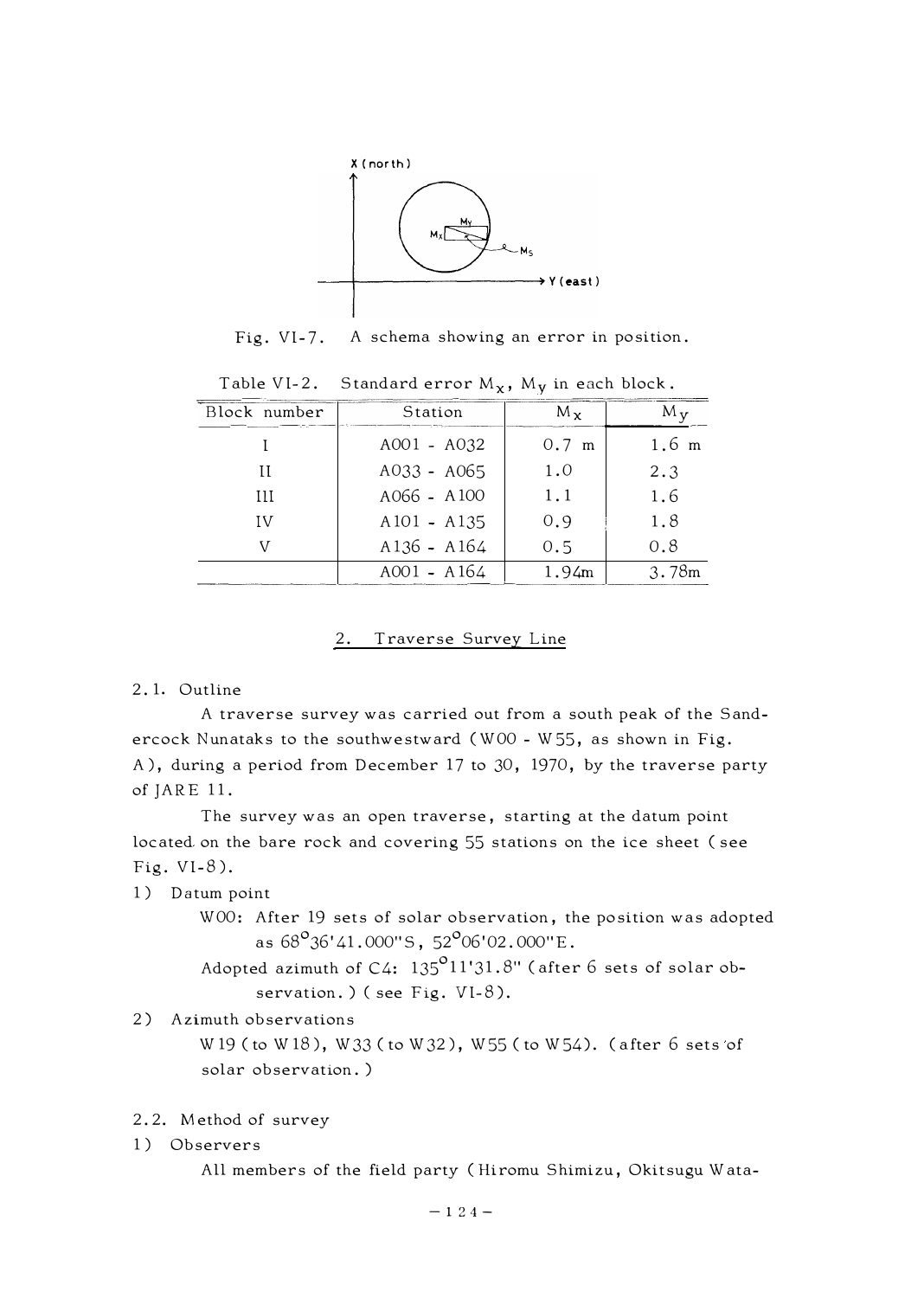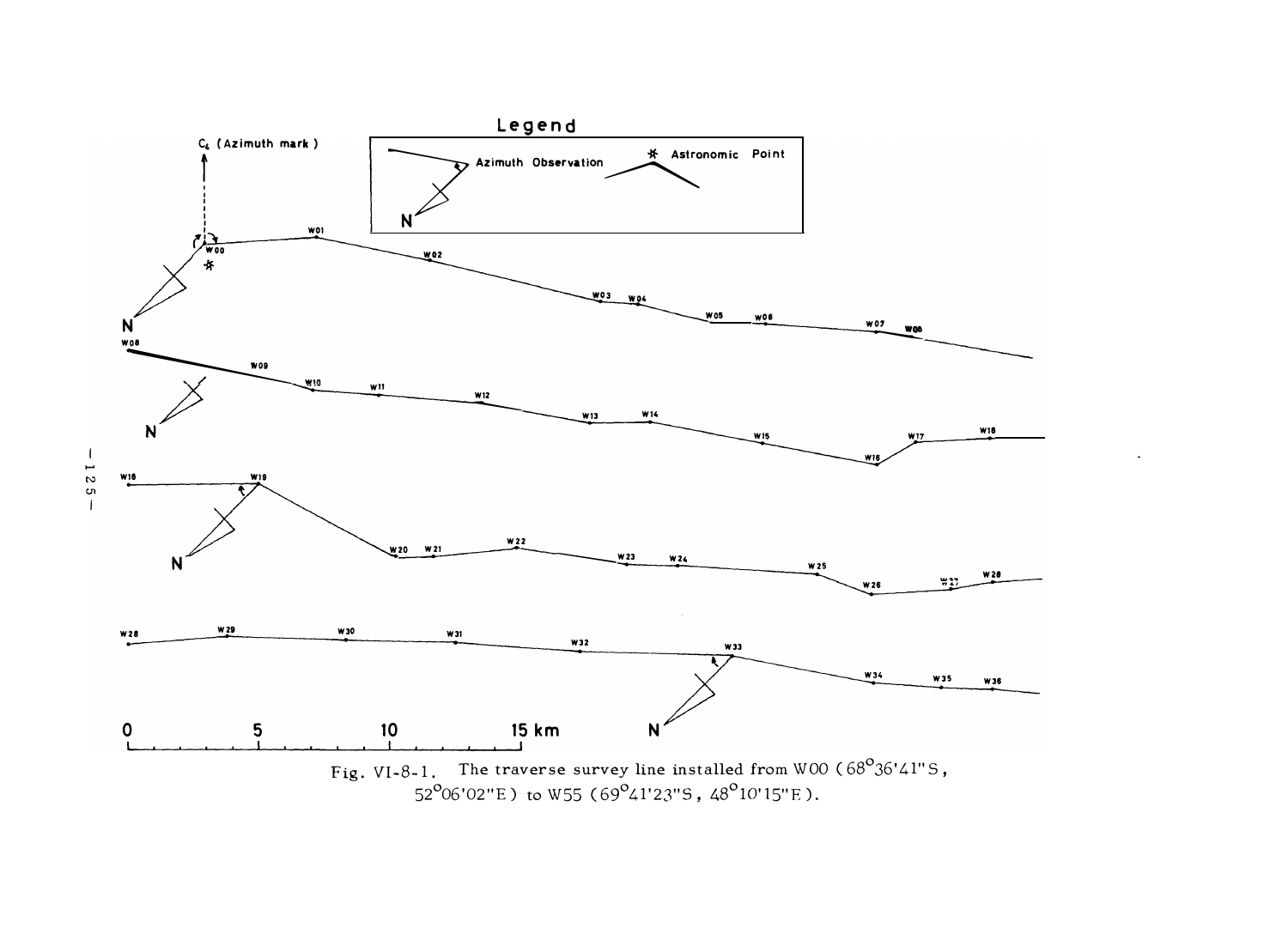

Fig. VI-8-2. The traverse survey line installed from WOO ( $68^{\circ}36'41"$ S, 52<sup>o</sup>06'02"E) to W55 (69<sup>o</sup>41'23"S, 48<sup>o</sup>10'15"E).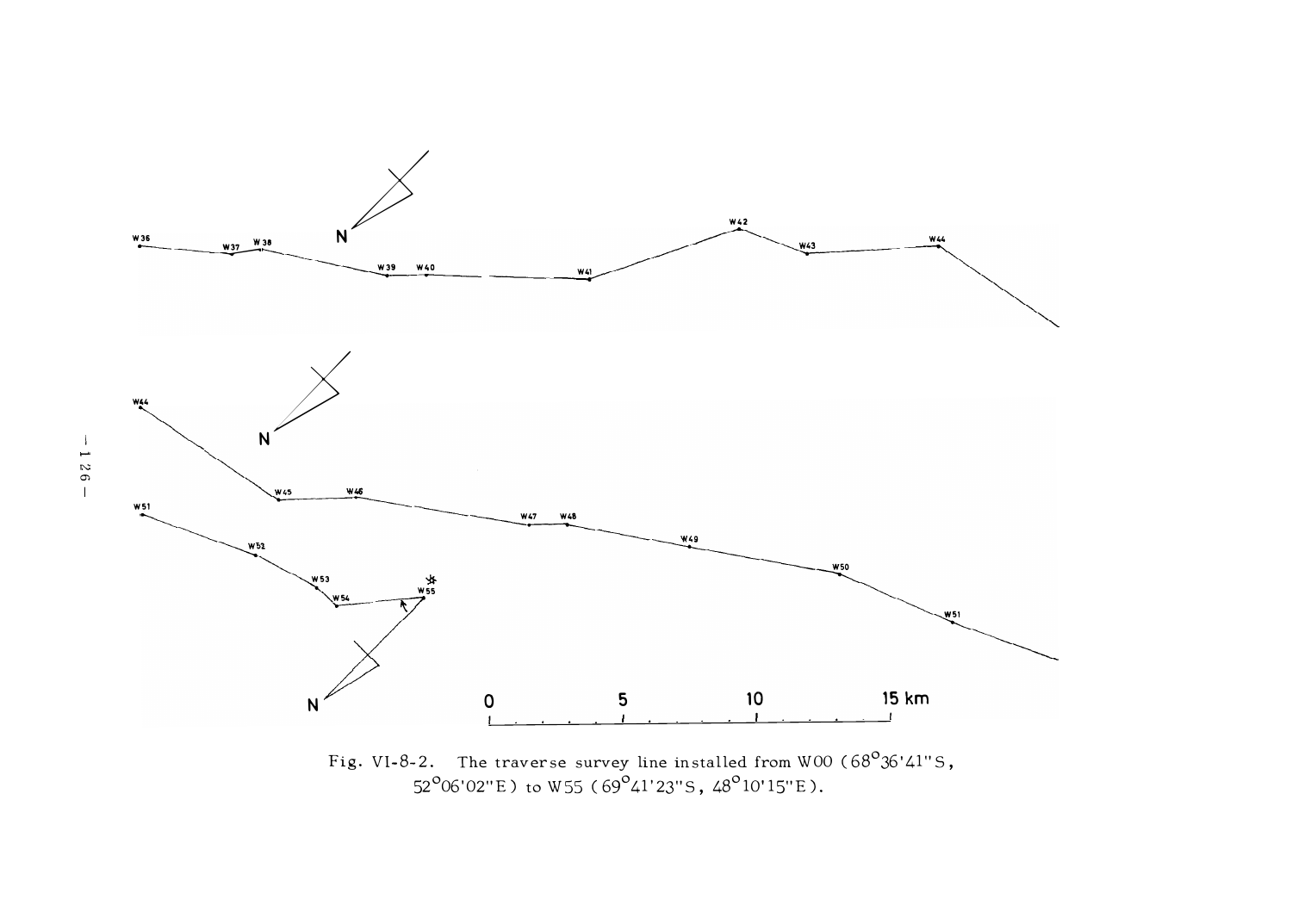nabe, Aiichiro Yoshimura and 5 other men) were engaged in the observations.

2) Observations

Same as those of "Triangulation Chain".

- 3) Limits of error allowed
	- (a) Observed differential: 15"
	- ( b) Double angle difference: 25"
	- ( c) Vertical angle constant difference: 20"
- 4) Procedure of survey

The field party was split into four groups: one of them carried out reconnaissance and selection of a station; three other groups, each with a theodolite and an Electrotape instrument, carried out angle and distance measurements.

The procedure of survey is the same way as that of the standard traverse survey.

2. 3. Computation of elevation and location

1) General

Reference ellipsoid: International Ellipsoid. ( Radius of equator: 6378388 m, flattening: 1 /297. 0)

Computer: Same as that of "Triangulation Chain".

2) Computation of elevation

The tripod target was not used in this survey. However, the way in which the elevation was computed was nearly the same as that of "Triangulation Chain".

3) Correction of Electrotape data

Same as that of "Triangulation Chain".

4) Computation of latitude and longitude

The latitude and longitude of each station was calculated from the following input data:

- ( a) Latitude and longitude of datum point WOO.
- ( b) Adopted azimuth of C4.
- ( c) Observed azimuth ( astronomic azimuth) at three stations (W19, W33 and W55).
- (d) Observed distances at each span.
- ( e) Observed angles at each station.

The weight of astronomic azimuth was the same value as that of the included angles, namely 1.000.

2. 4. Results of computation

The latitude, longitude and elevation of all stations are tabulated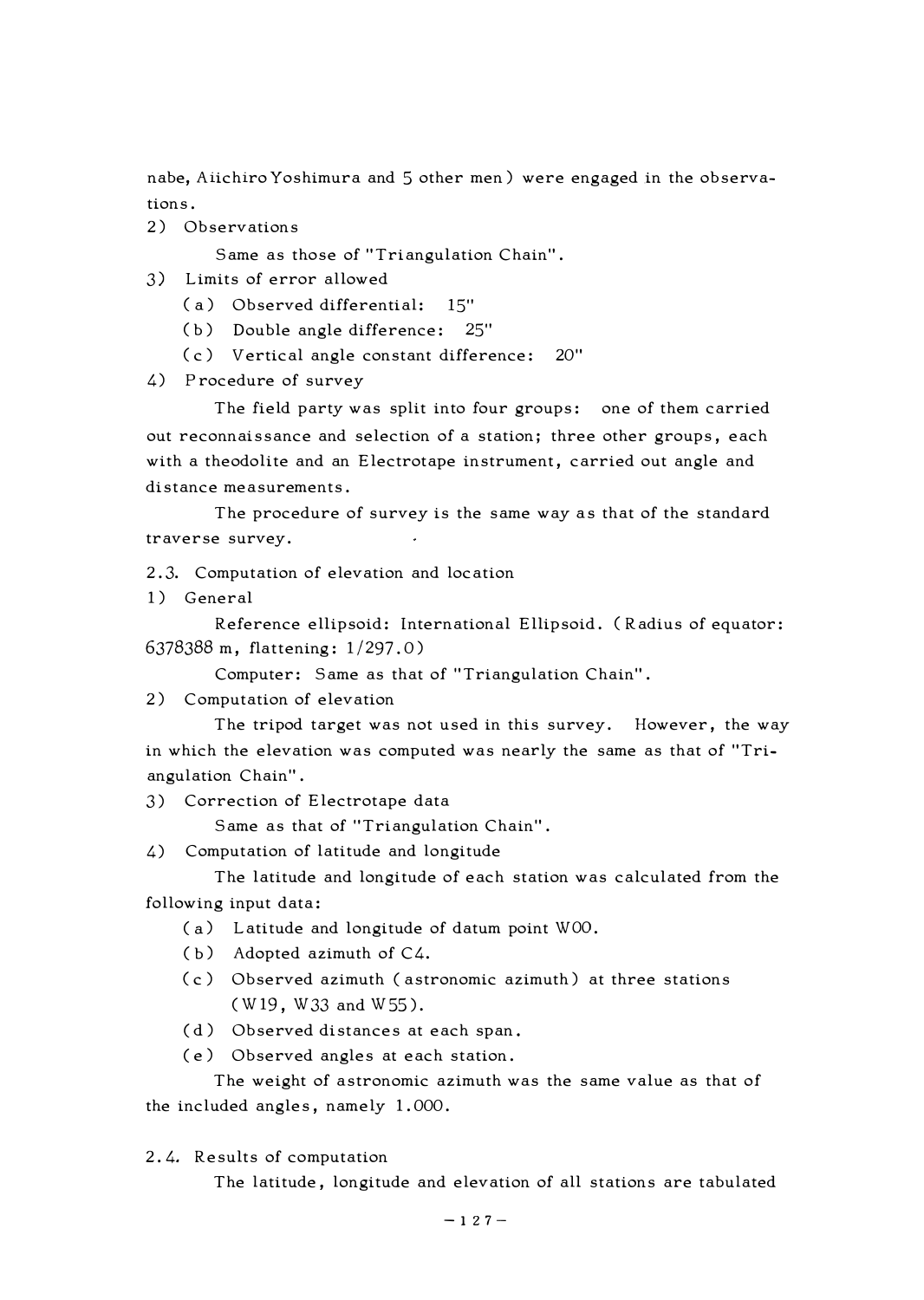| Station         | Elevation<br>H                   | Latitude        | Longitude       | M.F<br>(Lat.) | $\mathbf M$ . $\mathbf F$<br>(long.) |
|-----------------|----------------------------------|-----------------|-----------------|---------------|--------------------------------------|
| W <sub>00</sub> | m<br>0.0                         | 68°36' 41"000S  | 52°06'02"000E   | ${\bf m}$     | m                                    |
| 01              | $-40.4$                          | 68 38 23.327    | 52 01 53.846    | 0.15          | 0.15                                 |
| 02              | $-32.7$                          | 68 39 41.892    | 51 56 28.728    | 0.31          | 0.27                                 |
| 03              | 39.7                             | 68<br>41 33.547 | 51 48 11.344    | 0.60          | 0.45                                 |
| 04              | 34.2                             | 68 42 03.829    | 51 46 35.503    | 0.67          | 0.51                                 |
| 05              | 37.2                             | 68 42 52.909    | 51 42 52.188    | 0.82          | 0.60                                 |
| 06              | 38.4<br>$\overline{\phantom{0}}$ | 68 43 38.685    | 51 40 41.168    | 0.91          | 0.69                                 |
| 07              | 50.0                             | 68<br>45 07.077 | 51 35 58.155    | 1.11          | 0.86                                 |
| 08              | 55.7                             | 68 45 33.042    | 51 34 21.019    | 1.18          | 0.92                                 |
| 09              | 69.3<br>$\blacksquare$           | 68 47 08.552    | 51 28 18.951    | 1.44          | 1.10                                 |
| 10              | $-82.2$                          | 68<br>47 42.241 | 51 25 29.097    | 1.57          | 1.17                                 |
| 11              | $-89.9$                          | 68<br>48 35.015 | 51 22 42.052    | 1.68          | 1.27                                 |
| 12              | $-119.5$                         | 68 49 59.151    | 51 18 11.057    | 1.87          | 1.43                                 |
| 13              | $-139.4$                         | 68 51 14.017    | 51 13 08.046    | 2.07          | 1.56                                 |
| 14              | $-142.5$                         | 68 52 06.692    | 10 46.705<br>51 | 2.15          | 1.65                                 |
| 15              | $-151.7$                         | 68 53 25.344    | 51 05 28.093    | 2.32          | 1.76                                 |
| 16              | $-169.5$                         | 68 54 46.750    | 50 59 59.867    | 2.48          | 1.87                                 |
| 17              | $-162.0$                         | 68 55 41.109    | 59 19.791<br>50 | 2.50          | 1.92                                 |
| 18              | $-164.6$                         | 68<br>56 47.859 | 50 56 32.495    | 2.54          | 1.97                                 |
| 19              | $-158.3$                         | 68<br>58 42.601 | 51 20.768<br>50 | 2.60          | 2.02                                 |
| 20              | $-194.2$                         | 68<br>59 37.791 | 50 42 59.559    | 2.67          | 2.04                                 |
| 21              | $-195.0$                         | 69 00 10.089    | 50 41 34.714    | 2.69          | 2.05                                 |
| 22              | $-192.3$                         | 69 01 29.808    | 50 38 32.214    | 2.73          | 2.09                                 |
| 23              | $-211.4$                         | 69<br>02 50.930 | 50 33 25.341    | 2.80          | 2.14                                 |
| 24              | $-215.6$                         | 69 03 33.579    | 50 31 18.510    | 2.83          | 2.17                                 |
| 25              | $-217.9$                         | 69 05 26.226    | 50 25 20.121    | 2.93          | 2.26                                 |
| 26              | $-220.5$                         | 69 05 56.518    | 50 22 21.005    | 2.98          | 2.29                                 |
| 27              | $-224.2$                         | 69 07 08.452    | 50 19 25.540    | 3.04          | 2.34                                 |
| 28              | $-230.0$                         | 69 07 51.289    | 50 18 00.743    | 3.06          | 2.38                                 |
| 29              | $-245.4$                         | 69 09 24.860    | 50 14 13.206    | 3.12          | 2.45                                 |
| 30              | $-254.4$                         | 69 11 04.880    | 50 09 13.682    | 3.20          | 2.53                                 |
| 31              | $-243.3$                         | 69 12 39.258    | 50 04 33.830    | 3.26          | 2.59                                 |
| 32              | $-242.4$                         | 69 14 16.882    | 49 59 11.671    | 3.32          | 2.63                                 |
| 33              | $-249.8$                         | 69 16 27.197    | 49 52 46.541    | 3.35          | 2.67                                 |
| 34              | $-236.7$                         | 69 18 05.552    | 49 46 00.383    | 3.40          | 2.70                                 |

Table VI-3. Locations and relative elevations of all stations in the traverse survey.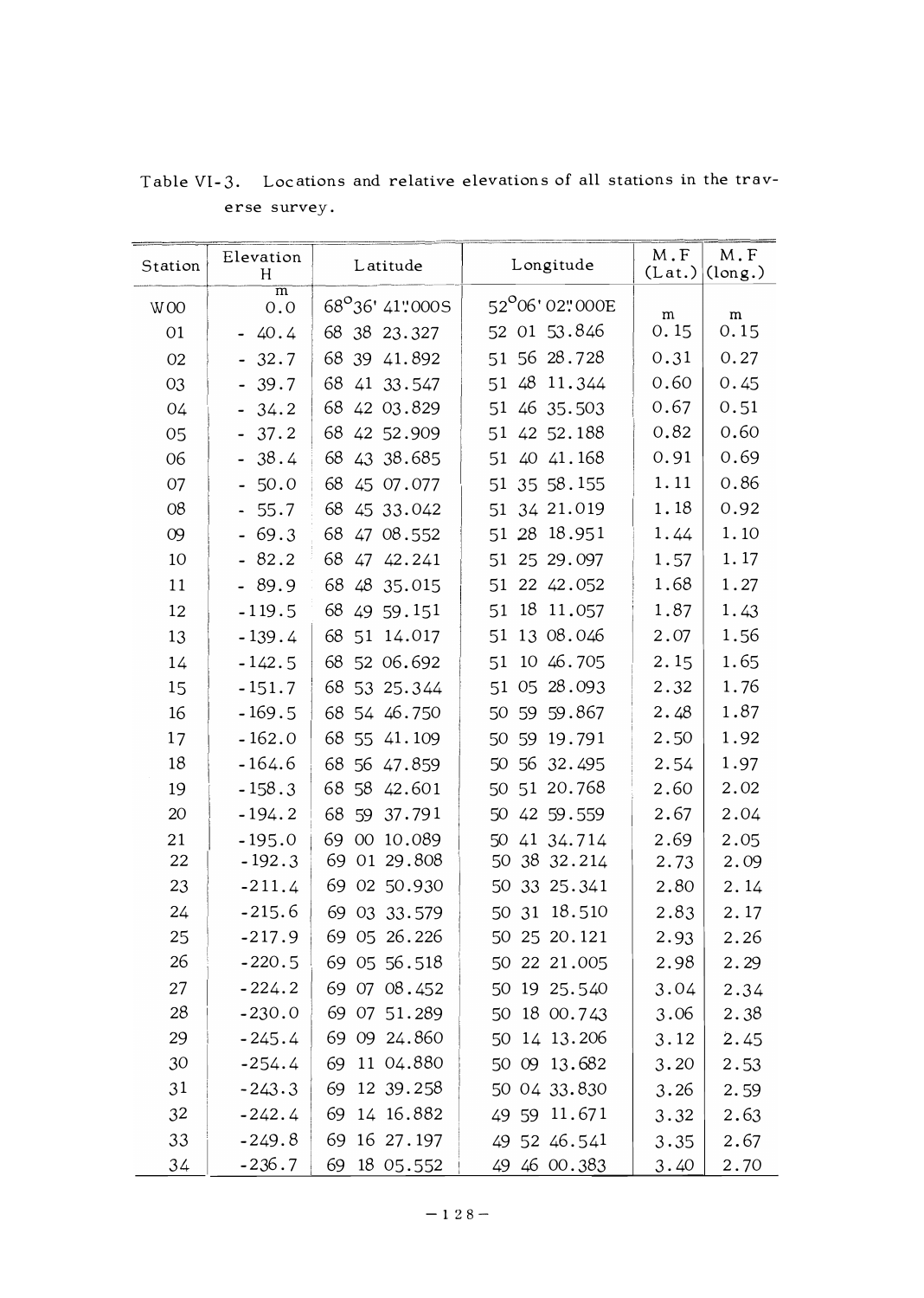| Station | Elevation<br>H | Latitude        | Longitude       | M.F               | M.F<br>(Lat.)(Long.) |
|---------|----------------|-----------------|-----------------|-------------------|----------------------|
| W35     | m<br>$-228.6$  | 69°19'00"182S   | 49°43'01"354E   | ${\bf m}$<br>3.43 | ${\bf m}$<br>2.72    |
| 36      | $-229.5$       | 69 19 42.070    | 49 40 53.700    | 3.45              | 2.74                 |
| 37      | $-233.1$       | 69 20 54.193    | 49 36 47.857    | 3.50              | 2.77                 |
| 38      | $-237.0$       | 69 21 23.564    | 49 35 47.529    | 3.51              | 2.79                 |
| 39      | $-266.0$       | 69 22 46.202    | 29 40.072<br>49 | 3.60              | 2.84                 |
| 40      | $-261.0$       | 69 23 19.747    | 28 04.829<br>49 | 3.63              | 2.87                 |
| 41      | $-268.2$       | 69 25 31.572    | 21 13.573<br>49 | 3.76              | 2.99                 |
| 42      | $-214.4$       | 69 28 19.597    | 49<br>17 00.373 | 3.86              | 3.18                 |
| 43      | $-215.6$       | 69 28 53.451    | 13 16.268<br>49 | 3.95              | 3.23                 |
| 44      | $-221.2$       | 30 47.909<br>69 | 08 08.578<br>49 | 4.08              | 3.38                 |
| 45      | $-221.9$       | 69 31 20.736    | 48 58 46.907    | 4.35              | 3.42                 |
| 46      | $-204.2$       | 69 32 27.596    | 48 55 37.520    | 4.45              | 3.50                 |
| 47      | $-142.0$       | 69 34 26.941    | 48 47 14.138    | 4.70              | 3.66                 |
| 48      | $-134.2$       | 69 34 55.608    | 48<br>45 48.342 | 4.74              | 3.69                 |
| 49      | $-133.6$       | 69 36 17.138    | 48<br>39 39.455 | 4.91              | 3.79                 |
| 50      | $-101.9$       | 69 37 55.873    | 48<br>32 10.765 | 5.11              | 3.89                 |
| 51      | $-82.0$        | 69 38 44.854    | 48<br>25 27.067 | 5.28              | 3.93                 |
| 52      | $-41.3$        | 69 39 41.391    | 18 58.112<br>48 | 5.42              | 3.98                 |
| 53      | $-19.6$        | 69<br>40 01.835 | 48<br>14 59.992 | 5.49              | 3.99                 |
| 54      | 17.7           | 69 40 01.095    | 48 13 31.452    | 5.50              | 3.99                 |
| 55      | 6.0<br>$+$     | 69 41 23.293    | 48 10 14.531    | 5.53              | 4.00                 |

in Table VI-3, where it is supposed  $H = 0.0$  m at datum point W00.

2.5. Accuracy

Errors (M. F.) in latitude and longitude of each station are tabulated also in Table VI-3.

Because of the open traverse, the accumulation of errors in the angle measurement increased remarkably at stations remote from the datum point.

The error in position of the farthest station  $(W55)$  from the datum point is  $\text{\texttt{t}}5.53$  m in latitude and  $\text{\texttt{t}}4.00$  m in longitude. Gewichtseinheitsfehler is 7.98". The error in elevation is about  $\frac{1}{4}4$  m.

# 3. Strain Grid

3.1. Outline

Surveys for the strain grid of  $1 \text{ km } x 1 \text{ km }$  square were carried out in 1969, 1970 and 1971 by the traverse parties of JARE 10 and JARE

 $-129-$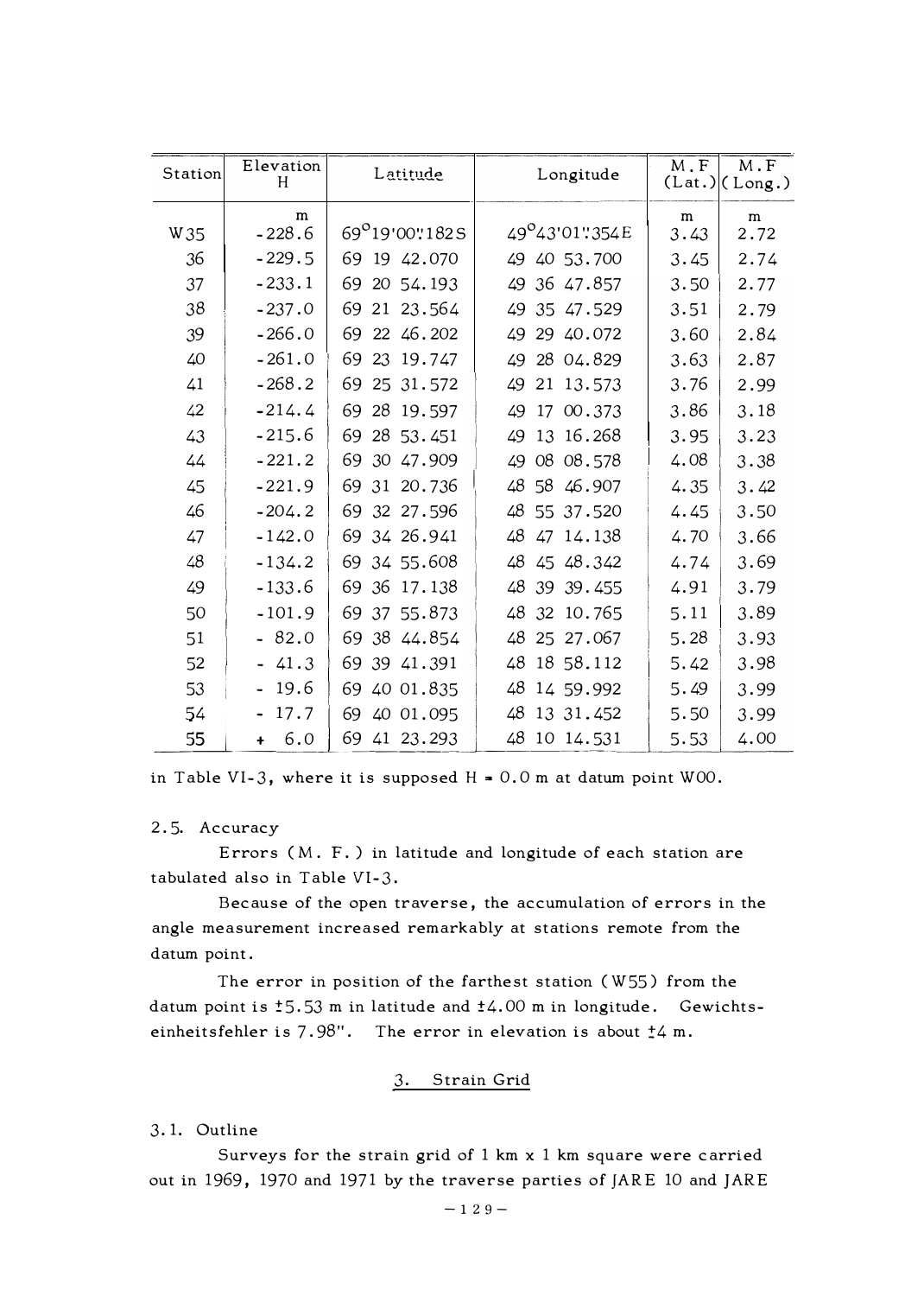11, at the stations noted in Table VI-4. The strain grids at S40, S100 and S160 were surveyed twice in different years. Results of calculation of strain rate will be reported in a separate article.

# 3.2. Method

The distance of the diagonal of the square was measured by an Electrotape instrument, and the interior angles of the two triangles were measured by theodolites (see Fig. VI-9).

| Station         | Location               |                  | $D$ at $e$                   |  |
|-----------------|------------------------|------------------|------------------------------|--|
|                 | Latitude               | Longitude        |                              |  |
| S 40            | $69^{\circ}04.7'$<br>S | $41^{o}07'$<br>E | Nov. 5, 1969; Jan. 22, 1971  |  |
| 100             | 69 38.1'               | 42 50'           | Nov. 10, 1969; Nov. 10, 1970 |  |
| 160             | 70 40.2'               | 43 06'           | Nov. 14, 1969; Jan. 16, 1971 |  |
| 200             | 71 19.4                | 43 00'           | Nov. 18, 1969                |  |
| C <sub>37</sub> | 71 07' 53"             | 37 27.5'         | Jan. 16, 1970                |  |
| 80              | 71 05' 40"             | 39 43' 53"       | Jan. 19, 1970                |  |
| Mizuho Camp     | $70\;42.1'$            | 44 17.5'         | Nov. 18, 1970                |  |
| Y200            | 71 46' 13"             | 48 55' 58"       | Nov. 27, 1970                |  |
| W 55            | 69 41' 23"             | 48 10' 15"       | Dec. 30, 1970                |  |

Table VI-4. Locations of Strain Grid surveyed in 1969 - 1971.



Fig. VI-9. The configuration of square strain grids. ( l ) JAR E 10.

(II) JARE 11.